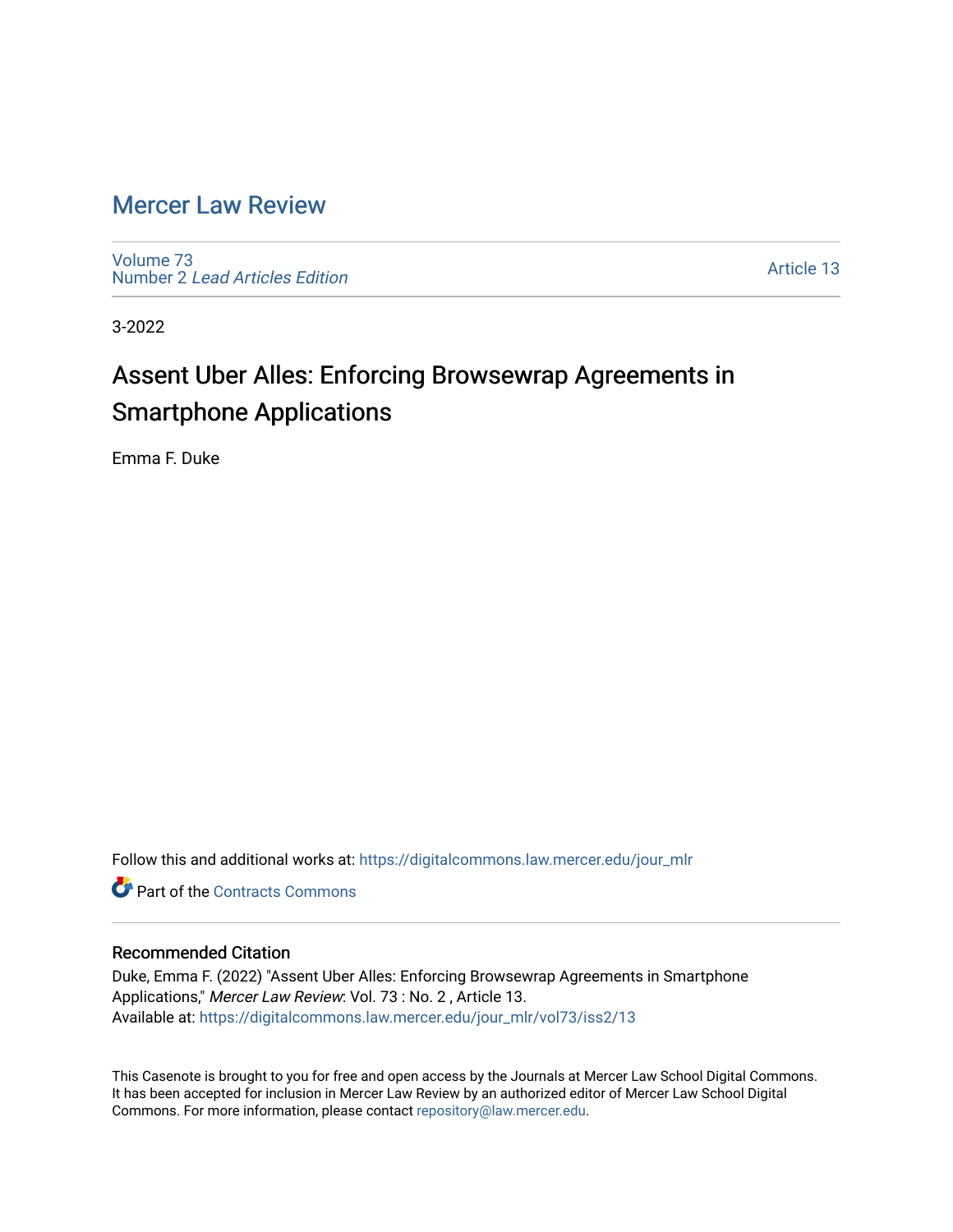# **Assent Uber Alles:<sup>1</sup> Enforcing Browsewrap Agreements in Smartphone Applications**

# **Emma F. Duke\***

### I. INTRODUCTION

When a smartphone user browses a website or downloads a new application (app), the user will most likely be met by a pop-up or hyperlink providing the infamous "terms and conditions."<sup>2</sup> How many users click and explore the terms and conditions posed by the website or app before clicking "I Agree" and continuing on?<sup>3</sup> Unbeknownst to most users, the terms contained within that seemingly insignificant link can have long-standing consequences if litigation were to arise.

The terms and conditions hyperlink a smartphone user often sees when signing on to an app is called, in the world on internet contracts, a browsewrap agreement (browsewrap(s)).<sup>4</sup> To determine the enforceability of browsewraps, courts consider whether the terms and

<sup>4.</sup> 1 Computer Contracts § 1.02(c) (2021).



<sup>\*</sup>To Professor Judd Sneirson: your assistance and encouragement in the drafting process of this Casenote was invaluable. Thank you for your time and affirmation. To my mother, Tamsen Beasley: your love and encouragement throughout my life and law school mean more to me than words can express. Thank you for being my cornerstone.

<sup>1.</sup> "Uber Alles" is German for "above all." When courts consider the validity and enforceability of browsewrap agreements, finding assent by the user is paramount.

<sup>2.</sup> As the use of electronic commerce has increased, online contracts are frequently utilized to govern transactions and the use of websites and smartphone applications. Two principle means of internet contracting are known as "clickwrap" and "browsewrap" agreements. *See* 1 Computer Contracts § 2.06 (2021). The enforcement of browsewrap agreements and the process by which courts analyze the validity of a browsewrap agreement is the central focus of this Casenote.

<sup>3</sup>*. See* Caroline Cakebread, *You're Not Alone, No One Reads Terms of Service Agreements*, BUSINESS INSIDER (Nov. 15, 2017, 7:30 AM), https://www.businessinsider.com/deloitte-study-91-percent-agree-terms-of-servicewithout-reading-2017-11?utm\_source=copy-

link&utm\_medium=referral&utm\_content=topbar.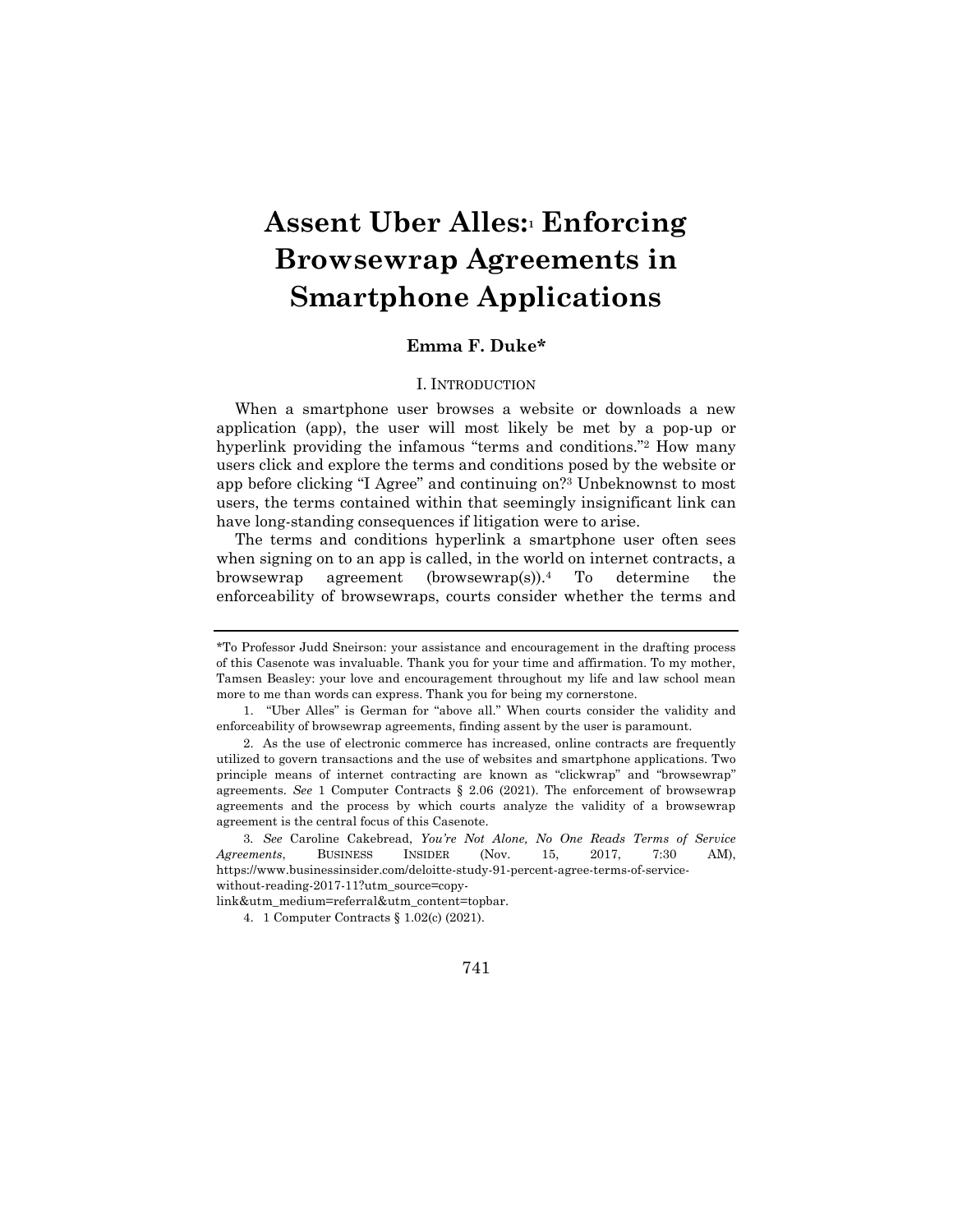conditions are reasonably conspicuous and whether the user, while on notice of the terms, continues using the app.<sup>5</sup> These two elementsconspicuous terms and continued use—are critical to support a finding that a browsewrap agreement and its terms are enforceable against a user.

The enforceability of a browsewrap imbedded in a smartphone app came before the Georgia Court of Appeals in May 2021 as an issue of first impression in *Thornton v. Uber Technologies, Inc*. <sup>6</sup> Relying on the reasoning of the United States Court of Appeals for the First and Second Circuits regarding the enforceability of browsewrap agreements, the Georgia Court of Appeals reversed the trial court's order compelling arbitration and held that the lower court erred by finding Thornton assented to the hyperlinked terms as a matter of law.<sup>7</sup>

#### II. FACTUAL BACKGROUND

In February 2018, Ryan Thornton was murdered by a driver working for Uber Technologies, Inc.,<sup>8</sup> (Uber).<sup>9</sup> The decedent's mother later filed a lawsuit against Uber, claiming wrongful death and negligence. This case came before the Georgia Court of Appeals on an interlocutory appeal by the Plaintiff after the trial court granted a motion to compel arbitration in favor of Uber. On appeal, the Plaintiff argued Thornton never assented to the terms and conditions presented by Uber, and thus he did not agree to the arbitration clause Uber sought to enforce.<sup>10</sup>

To use the services offered by Uber, a user must first create and register an account through Uber's smartphone app and enter their payment information.<sup>11</sup> Thornton created his account with Uber using the Uber app on his Android smartphone on May 15, 2016. When creating an account in the Uber app, a user is first brought to a screen to input contact information and create a password for the account.

<sup>5.</sup> This is the two-step analysis courts typically apply to determine the enforceability of browsewraps. *See* Meyer v. Uber Techs., Inc., 868 F.3d 66, 77–80 (2d Cir. 2017) (holding a browsewrap agreement to be enforceable against the smartphone user after applying this two-step analysis).

<sup>6.</sup> 359 Ga. App. 790, 793, 858 S.E.2d 255, 258 (2021).

<sup>7</sup>*. Id.* at 791, 858 S.E.2d at 257.

<sup>8.</sup> Uber Technologies, Inc. is a ride-sharing technology company with software applications for transportation and food delivery service. *See* UBER, https://www.uber.com/ (last visited Nov. 17, 2021).

<sup>9</sup>*. Thornton*, 359 Ga. App. at 790, 858 S.E.2d at 257.

<sup>10</sup>*. Id.* at 790–91, 858 S.E.2d at 257.

<sup>11</sup>*. Id.* at 791, 858 S.E.2d at 257.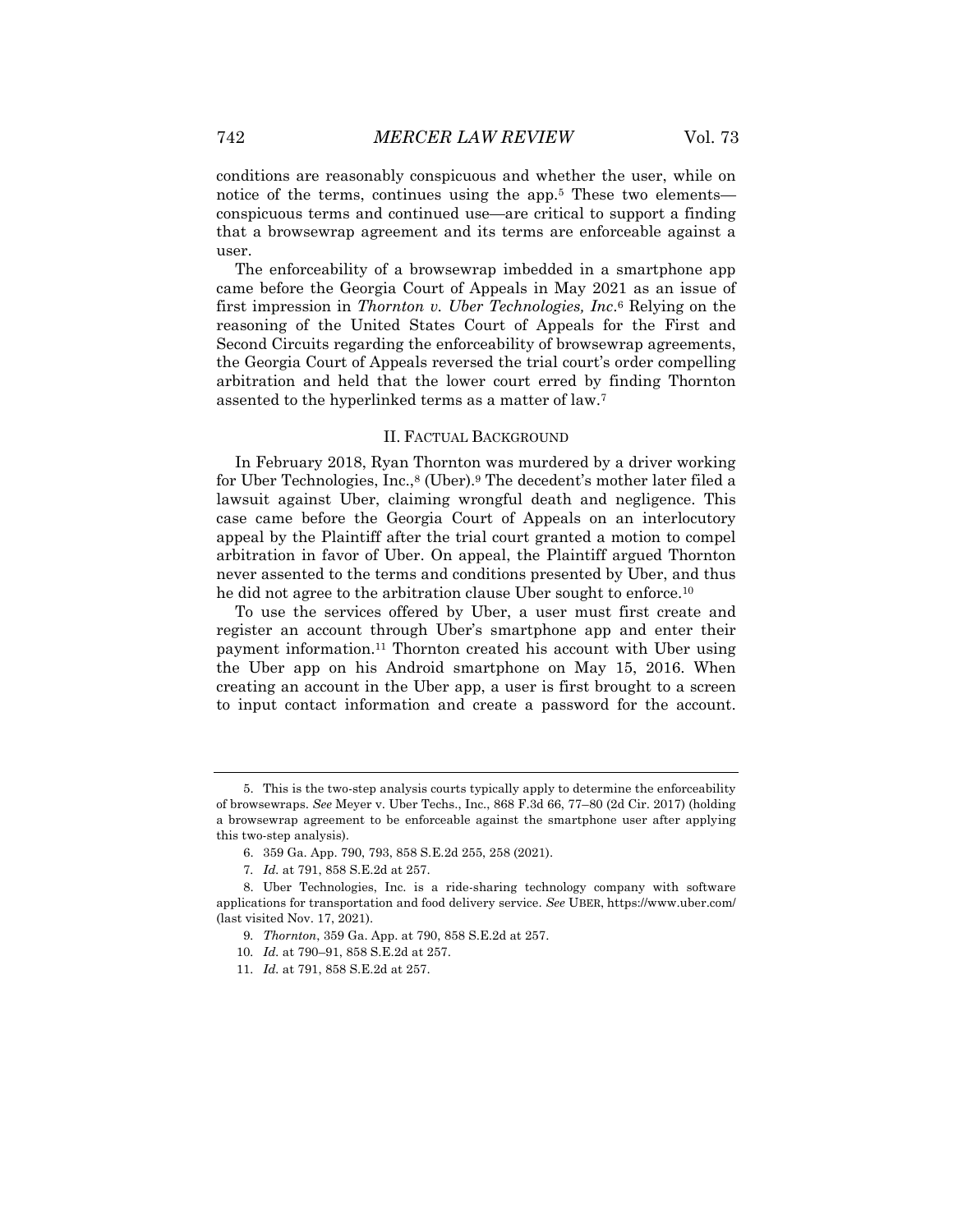Then, the user is guided to the payment screen to complete his registration.<sup>12</sup>

At the bottom of this payment screen on the version of the Uber app Thornton used was the following language in dark gray, uppercase text: "BY CREATING AN UBER ACCOUNT, YOU AGREE TO OUR TERMS & CONDITIONS AND PRIVACY POLICY."<sup>13</sup> While in a small font, the dark gray text stood out on a bright white background and the phrase "TERMS & CONDITIONS AND PRIVACY POLICY" were in blue and underlined, indicating a hyperlink. If this phrase was clicked, the hyperlink would direct the user to another webpage presenting Uber's full terms and conditions for use of its services. These terms and conditions contained the arbitration agreement at issue in the present case.<sup>14</sup>

On the payment screen in the Uber app during the registration process, the user may enter his credit card information or click a button to link to a PayPal account.<sup>15</sup> If a user on an Android device clicked on the information field to enter his credit card information, an on-screen keyboard would rise from the bottom of the screen to allow the user to input the information. During registration on his Android, Thornton elected to enter his credit card information for his payment method. When this on-screen keyboard rises, the keys cover the bottom portion of the screen—including the hyperlinked terms and conditions.<sup>16</sup>

After registering his account, Thornton used Uber's services beginning in July 2016.<sup>17</sup> Uber in an affidavit asserted that in November 2016, Thornton was sent an email from Uber providing an updated version of the terms and conditions. This new version contained updates to portions of the arbitration agreement. After November 2016, Thornton continued using Uber's services. 18

After Thornton was murdered by his Uber driver in 2018, Thornton's mother filed suit in Dekalb County State Court.<sup>19</sup> Uber filed a motion to dismiss and a motion to compel arbitration, seeking the enforcement of the arbitration clause contained in the terms and conditions presented in the app during Thornton's registration and in the November 2016 email. The trial court granted Uber's motion and ordered the parties to

19*. Id.*

<sup>12</sup>*. Id.* at 792, 858 S.E.2d at 257.

<sup>13</sup>*. Id.* at 791, 858 S.E.2d at 257.

<sup>14</sup>*. Id.*

<sup>15</sup>*. Id.*

<sup>16</sup>*. Id.* at 792, 858 S.E.2d at 257.

<sup>17</sup>*. Id.*

<sup>18</sup>*. Id.*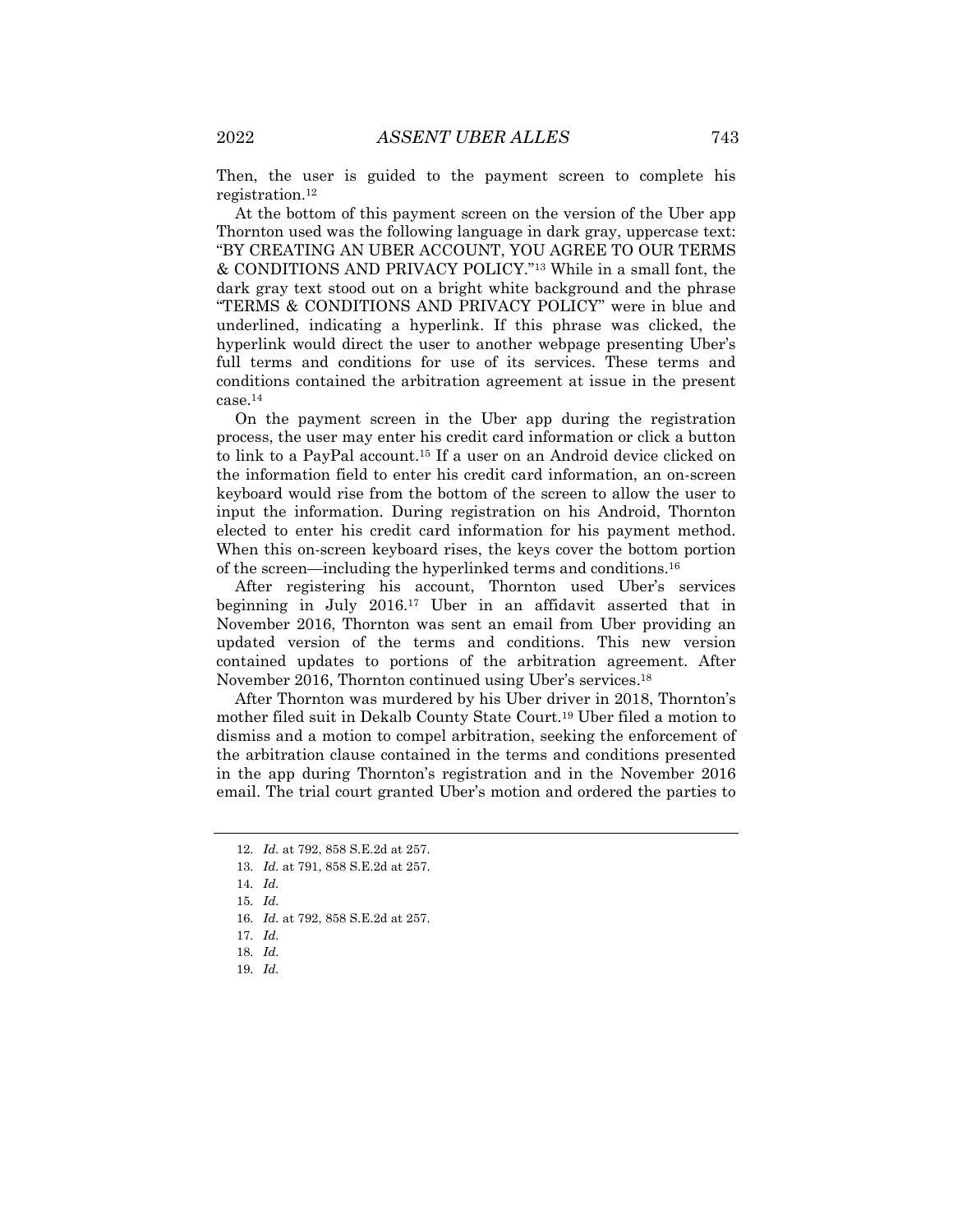arbitrate upon a finding that Thornton assented to Uber's terms and conditions.<sup>20</sup>

On interlocutory appeal, the question of assent to the terms of a contract on a smartphone app presented an issue of first impression for the Georgia Court of Appeals.<sup>21</sup> The court ultimately agreed with the Plaintiff, holding that the trial court erred as a matter of law in its finding that Thornton assented to Uber's terms and conditions.<sup>22</sup> However, the court declined to hold that the terms and conditions were so inconspicuous that, as a matter of law, Thornton could not have assented to the terms.<sup>23</sup> Rather, it determined that a question of fact remained as to whether the pop-up, on-screen keyboard concealed the terms and conditions such that Thornton did not have an opportunity to see or access the terms. Thus, Thornton could not have assented to the terms.<sup>24</sup>

#### III. LEGAL BACKGROUND

#### *A. Internet Contracts*

A contract can be established over the Internet through a variety of methods, and each methodology involves a different manifestation of assent. Two of the most common methods are "clickwrap" and "browsewrap" agreements.<sup>25</sup> Clickwraps entail a presentation of the terms and conditions to the user and a button containing a phrase such as "I Agree" or "I Accept."<sup>26</sup> Similarly, there are "scrollwraps," in which the user must physically scroll through the terms in their entirety and then click an "I agree" button before moving forward.<sup>27</sup> For clickwraps and scrollwraps, when the user clicks the "I Agree" button, the user

<sup>20</sup>*. Id.* at 792, 858 S.E.2d at 257–58.

<sup>21</sup>*. Id.* at 793, 858 S.E.2d at 258.

<sup>22</sup>*. Id.* at 792, 858 S.E.2d at 258.

<sup>23</sup>*. Id.* at 793, 858 S.E.2d at 258.

<sup>24</sup>*. Id.* at 792, 858 S.E.2d at 258.

<sup>25.</sup> Internet agreements do not always fall squarely into the clickwrap or browsewrap categorization but rather may contain characteristics of both. *See* Kurtis A. Kemper, Annotation, *Validity, Construction, and Application of Browsewrap Agreements*, 95 A.L.R. 6th 57, \*3 (2014). These agreements evolve as technology progresses, therefore creating change in the legal categorization of the agreements. For example, in Berkson v. Gogo LLC, Judge Weinstein coined the term "sign-in wrap" for agreements that fall between browsewraps and clickwraps. 97 F. Supp. 3d 359, 366 (E.D.N.Y 2015).

<sup>26.</sup> 1 Computer Contracts § 1.02(b) (2021).

<sup>27.</sup> 1 Computer Contracts § 1.02(e) (2021).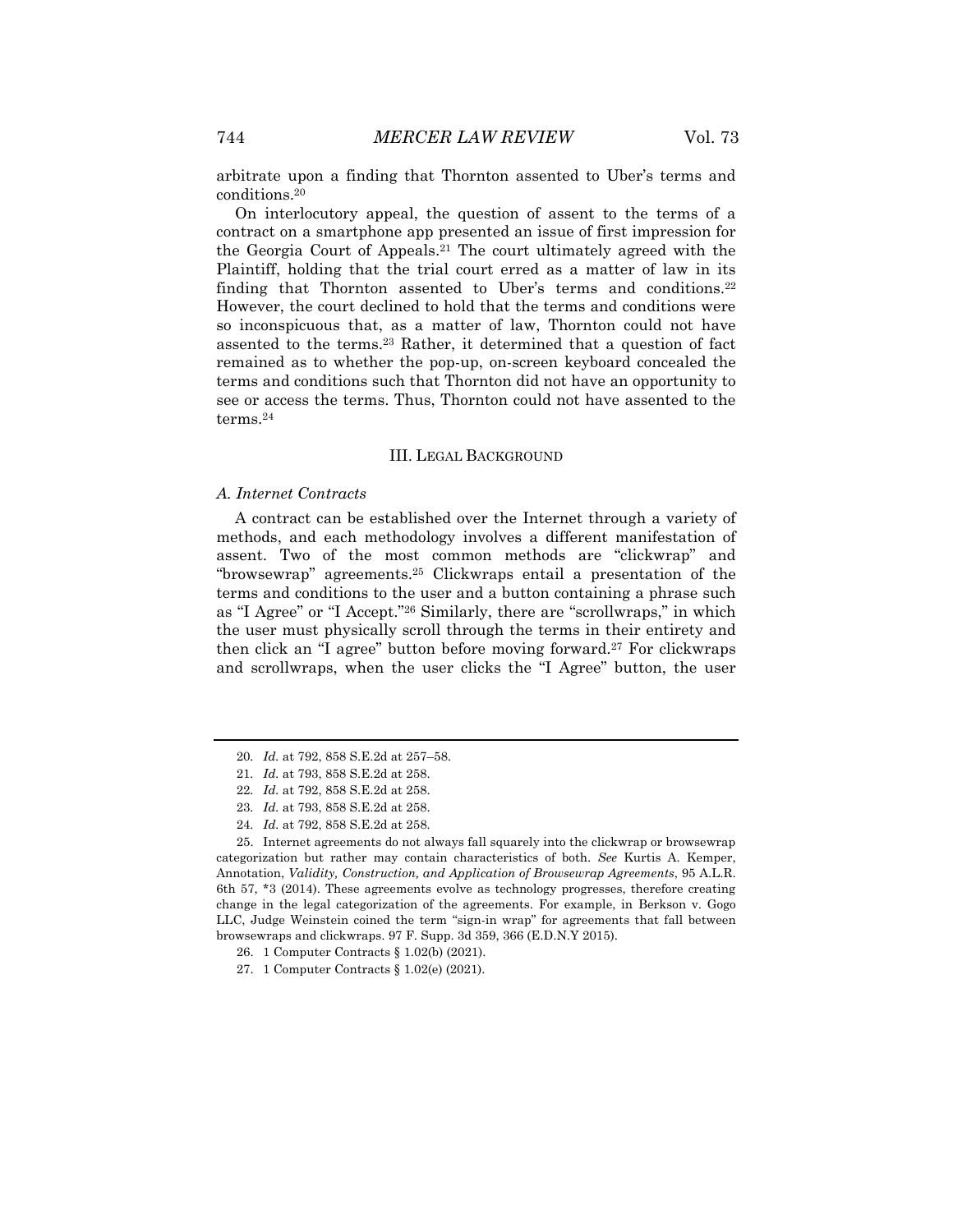expressly manifests his assent to the terms and conditions and a contract is formed.<sup>28</sup>

Then there are browsewraps. To establish a browsewrap agreement, the terms and conditions governing use of the site are displayed on the webpage, typically using a hyperlink that connects the user to another page containing the agreement in its entirety.<sup>29</sup> For browsewrap agreements, the user is said to exhibit assent through continued use of the website or application, as long as the user has actual or constructive knowledge of the terms and conditions provided by and through the hyperlink.<sup>30</sup> This continued use amounts to a manifestation of assent once the user is on notice of the terms; the user does not have to otherwise provide an express, affirmative act to manifest assent.<sup>31</sup> Because of the difference in manifestation of assent in these different types of internet contracts, courts consider issues regarding assent to browsewrap agreements in a unique manner.

#### *B. Evaluating the Validity of Internet Contracts*

Internet contracts are analyzed using general principles of contract law, just like written contracts.<sup>32</sup> Central to contract law in Georgia is the principle that mutual assent by the parties is required to create a binding, enforceable contract.<sup>33</sup> To determine whether there was mutual assent by the contracting parties, courts apply the objective theory of intent, whereby "one party's intention is deemed to be that meaning a reasonable man in the position of the other contracting party would ascribe to the first party's manifestations of assent, or that meaning which the other contracting party knew the first party ascribed to his manifestations of assent."<sup>34</sup> Relevant to finding mutual assent is evidence of the circumstances surrounding the formation of the

32*. See* Register.com Inc. v. Verio, Inc., 356 F.3d 393, 403 (2nd Cir. 2004) ("While new commerce on the Internet has exposed courts to many new situations, it has not fundamentally changed the principles of contract."); Ajemian v. Yahoo!, Inc., 987 N.E.2d 604, 612 (Mass. App. Ct. 2013) (reasoning there was "no reason to apply different legal principles simply because a forum selection or limitations clause [was placed] in an online contract.").

<sup>28.</sup> 1 Computer Contracts § 1.02(b).

<sup>29.</sup> Kemper, *supra* note 25, at \*2.

<sup>30</sup>*. Id.*

<sup>31</sup>*. Id.*; Nguyen v. Barnes & Noble Inc., 763 F.3d 1171, 1176 (9th Cir. 2014) ("[A] browsewrap agreement does not require the user to manifest assent to the terms and conditions expressly . . . [a] party instead gives his assent simply by using the website.").

<sup>33</sup>*. See* O.C.G.A § 13-3-2 (1933).

<sup>34.</sup> Turner Broadcasting System v. McDavid, 303 Ga. App. 593, 597, 693 S.E.2d 873, 878 (2010).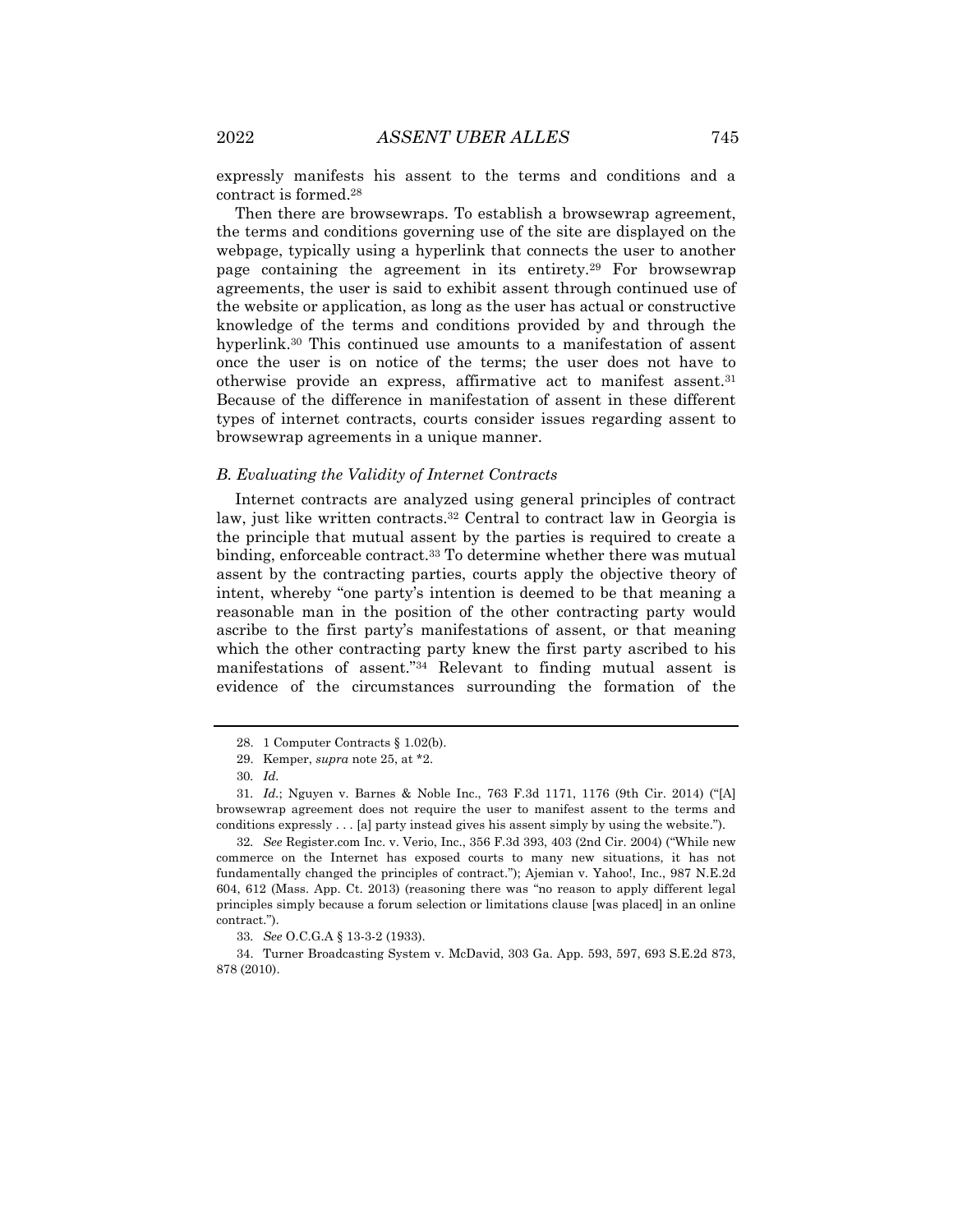contract, including communications between the two parties.<sup>35</sup> Lastly, like with traditional, written contracts, the "duty to read" principle applies to internet contracts.<sup>36</sup> When a person who can read signs a contract without apprising himself of the contents, the failure to read generally does not excuse the party from the terms contained therein.<sup>37</sup>

These traditional principles govern the construction and enforceability of internet contracts as well. In evaluating whether an arbitration clause in an internet contract created though a browsewrap agreement is binding and enforceable, courts apply state contract law on traditional contract formation.<sup>38</sup> However, the application of such principles to internet contracts has been an issue of first impression for many courts, prompting the development of a new framework specific to browsewrap agreements to determine enforceability.<sup>39</sup>

#### **1. Enforcement of Browsewrap Agreements**

Since the rise of internet contracts has occurred in only the past two decades, it is a relatively new area of case law, and courts are still developing the legal framework to test the enforceability of browsewrap agreements. While it remains an evolving area of law, over time courts have developed a two-step analysis to evaluate the enforceability of browsewraps.<sup>40</sup> The first step assesses the communication of the terms to the user(s), which hinges on the conspicuousness of the terms.<sup>41</sup> The second step evaluates the manifestation of assent, which involves the notice given to the user and his continued use of the website or app.<sup>42</sup>

In the development of this framework, courts have created the "reasonably prudent smartphone user" standard.<sup>43</sup> To determine the enforceability of a clause in a browsewrap agreement, courts consider

40. Cullinane v. Uber Technologies, Inc., 893 F.3d 53, 61–62 (1st Cir. 2018).

42*. Cullinane*, 893 F.3d at 62.

<sup>35</sup>*. Id.* at 597, 693 S.E.2d at 878.

<sup>36</sup>*. See* Lovelace v. Figure Salon, 179 Ga. App. 51, 53, 345 S.E.2d 139, 141 (1986) ("One who can read, must read.") (citing Cochran v. Murrah, 235 Ga. 304, 305, 219 S.E.2d 421, 423 (1975)).

<sup>37</sup>*. Lovelace*, 179 Ga. App. at 53, 345 S.E.2d at 141.

<sup>38.</sup> First Options of Chi, Inc. v. Kaplan, 514 U.S. 938, 944 (1995).

<sup>39.</sup> 1 Computer Contracts § 1.02(c) ("Despite their ubiquity, browsewrap agreements are still relatively new to courts.").

<sup>41</sup>*. Id.* at 62; *See also* Defontes v. Dell Computers Corp., C.A. No. PC 03-2636, 2004 R.I. Super. LEXIS 32, \*17 (R.I. Super. 2004) (holding a browsewrap agreement to be unenforceable when it failed to be conspicuous such that customers would be on notice of the terms and conditions).

<sup>43</sup>*. Meyer*, 868 F.3d at 77 ("In considering the question of reasonable conspicuousness, . . . we consider the perspective of a reasonably prudent smartphone user."); *See also* Specht v. Netscape Communs. Corp., 306 F.3d 17, 30 (2d Cir. 2002).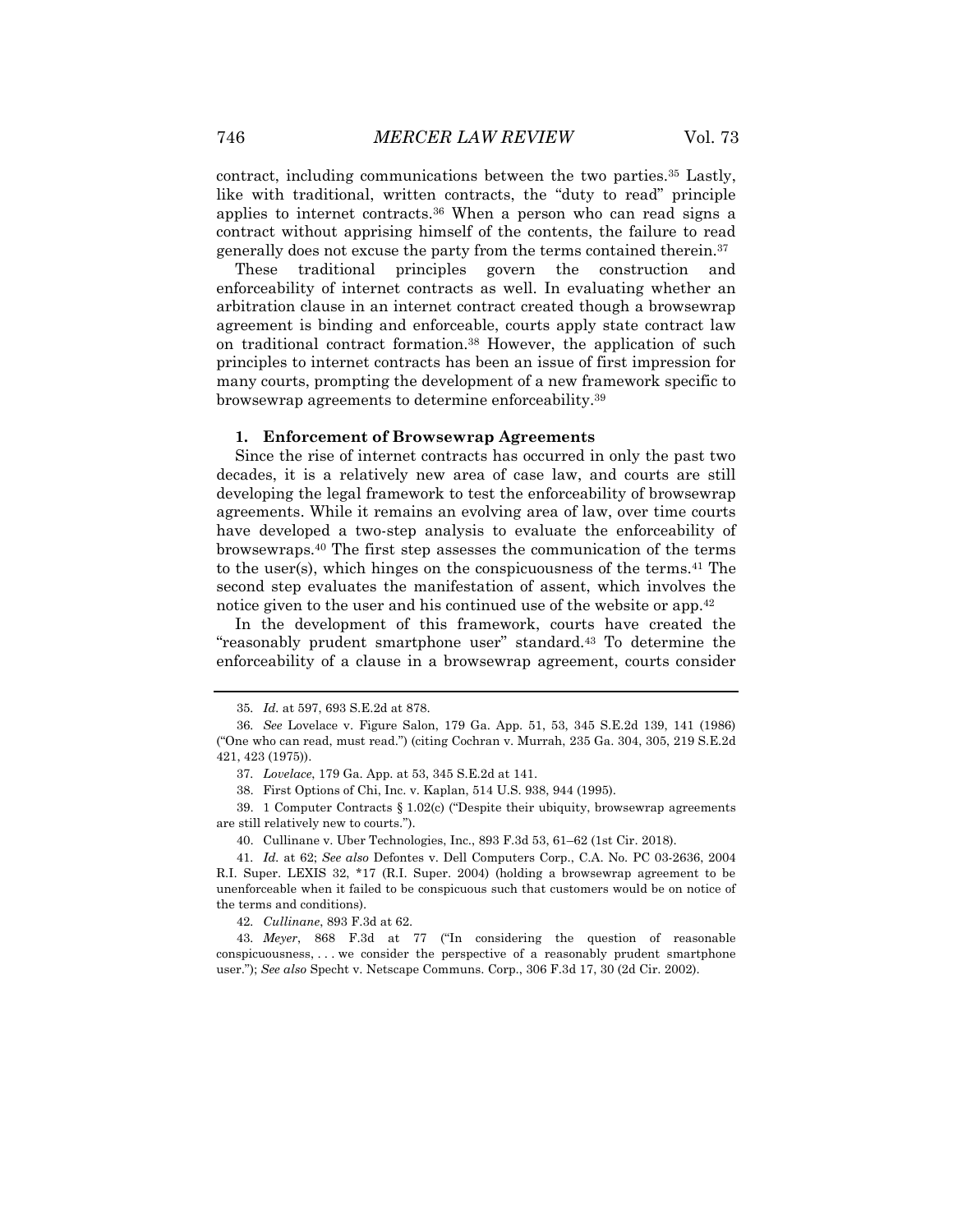whether the hyperlinked terms and conditions are reasonably conspicuous such that a reasonably prudent smartphone user would have constructive notice of those terms.<sup>44</sup> The primary factors courts consider when evaluating reasonable conspicuousness include the placement of the terms, regarding both the context and physical location on the app's interface;<sup>45</sup> the timing, such as duration the link is displayed; font size and color;<sup>46</sup> language and phrasing; and whether the terms are attention-grabbing relative to the rest of the features on the screen.<sup>47</sup> These factors have proven to be crucial in finding browsewraps enforceable.

#### *i. Browsewrap Agreements Held to Be Enforceable*

Several courts applying this framework have found that a user assented to terms in a browsewrap located in a smartphone app. In *Meyer v. Uber Technologies, Inc.48*, the Second Circuit found the terms and conditions contained in the Uber app registration page were sufficiently conspicuous such that the user had constructive notice of the terms upon registration.<sup>49</sup> Given this constructive notice, the user effectively assented to the terms contained in the hyperlinked agreement by completing the registration and continuing use of the app.<sup>50</sup>

To reach this holding, the court considered whether a reasonably prudent smartphone user would have constructive notice of the terms and conditions on the interface of the Uber app during registration.<sup>51</sup> The court reasoned that a reasonably prudent smartphone user would have constructive notice of the terms if the terms were reasonably conspicuous.<sup>52</sup> The reasonably conspicuous standard involves the terms having certain qualities and characteristics to communicate to the user

<sup>44</sup>*. Meyer*, 868 F.3d at 79.

<sup>45</sup>*. Nguyen*, 763 F.3d at 1177 ("Where the link to a website's terms of use is buried at the bottom of the page or tucked away in obscure corners of the website where users are unlikely to see it, courts have refused to enforce the browsewrap agreement.").

<sup>46.</sup> The color of the hyperlink is particularly important to indicate the terms and conditions are linked. *Meyer*, 868 F.3d at 77–78 ("[A] reasonably prudent smartphone user knows that text that is highlighted in blue and underlined is hyperlinked to another webpage where additional information will be found.").

<sup>47</sup>*. Id*. at 78 (holding a browsewrap agreement enforceable when the terms and conditions appeared in a dark print on a white, uncluttered background screen).

<sup>48. 868</sup> F.3d 66 (2d Cir. 2017).

<sup>49</sup>*. Id.* at 79.

<sup>50</sup>*. Id.* at 79–80.

<sup>51</sup>*. Id.* at 77.

<sup>52</sup>*. Id.*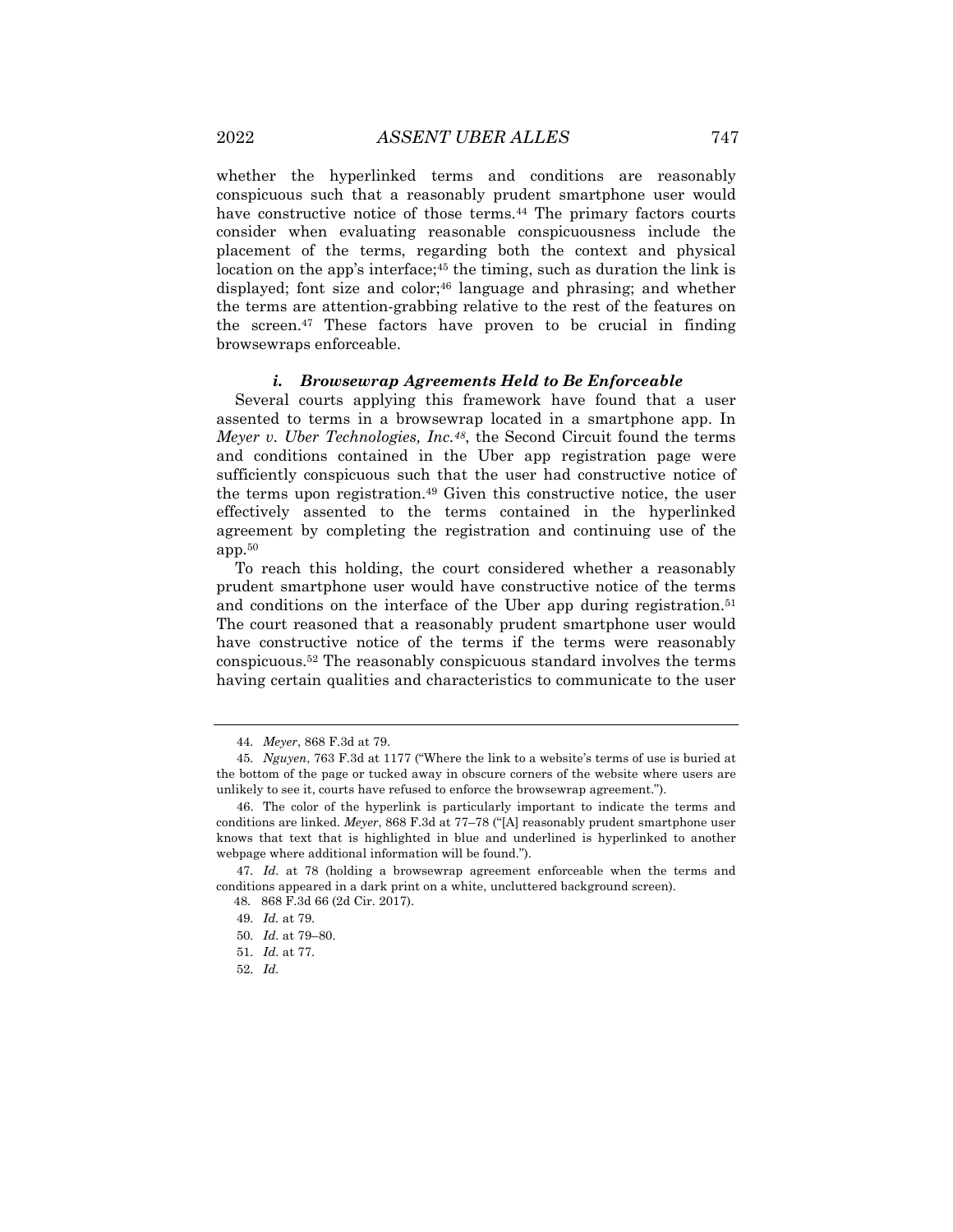that (1) the full terms and conditions are available through the hyperlink and (2) registration and use of the goods or services is subject to these terms and conditions, and these terms could impact the user in the future.<sup>53</sup> The browsewrap in *Meyer* satisfied this standard.<sup>54</sup>

In *Meyer*, the app interface containing the browsewrap in question was a clear, uncluttered screen during the account registration process.<sup>55</sup> At the bottom of the screen was the following language: "[B]y creating an Uber account, you agree to the TERMS OF SERVICE & PRIVACY POLICY."<sup>56</sup> The user did not have to scroll to see this notice; it was visible for the user once he entered this stage of registration in the app. Of importance here, the language "TERMS OF SERVICE & PRIVACY POLICY" appeared in blue with underlined text, indicating a hyperlink.<sup>57</sup> The full phrase appeared in small but dark print against a bright white background, creating a stark contrast which grabbed the user's attention.<sup>58</sup>

As a result, the Second Circuit determined that this presentation of the terms was reasonably conspicuous such that a reasonably prudent smartphone user would recognize the hyperlink as connected to account registration.<sup>59</sup> The hyperlink was recognizable as such due to the distinctive blue, underlined text. The screen was not cluttered with other distracting terms that could have prevented the user from noticing the terms at the bottom of the screen. Further, the placement of the browsewrap occurred at the point where the user officially registered his account.<sup>60</sup> Based on these critical findings, the court reasoned that a reasonably prudent smartphone user would understand the hyperlink gave notice that account registration would be contingent upon certain hyperlinked terms and conditions.<sup>61</sup> This provided the constructive notice sufficient to find the user assented to the terms.<sup>62</sup>

Likewise, if the hyperlink containing the terms and conditions is presented conspicuously on each page of a website, continued use of the website or application is sufficient to show the user assented to the

- 53*. Id.* at 78–80.
- 54*. Id.* at 80.
- 55*. Id.* at 78.
- 56*. Id.* at 71.
- 57*. Id.*
- 58*. Id.* at 78.
- 59*. Id.* at 79–80.
- 60*. Id.* at 78–79.
- 61*. Id.* at 78.
- 62*. Id.* at 79–80.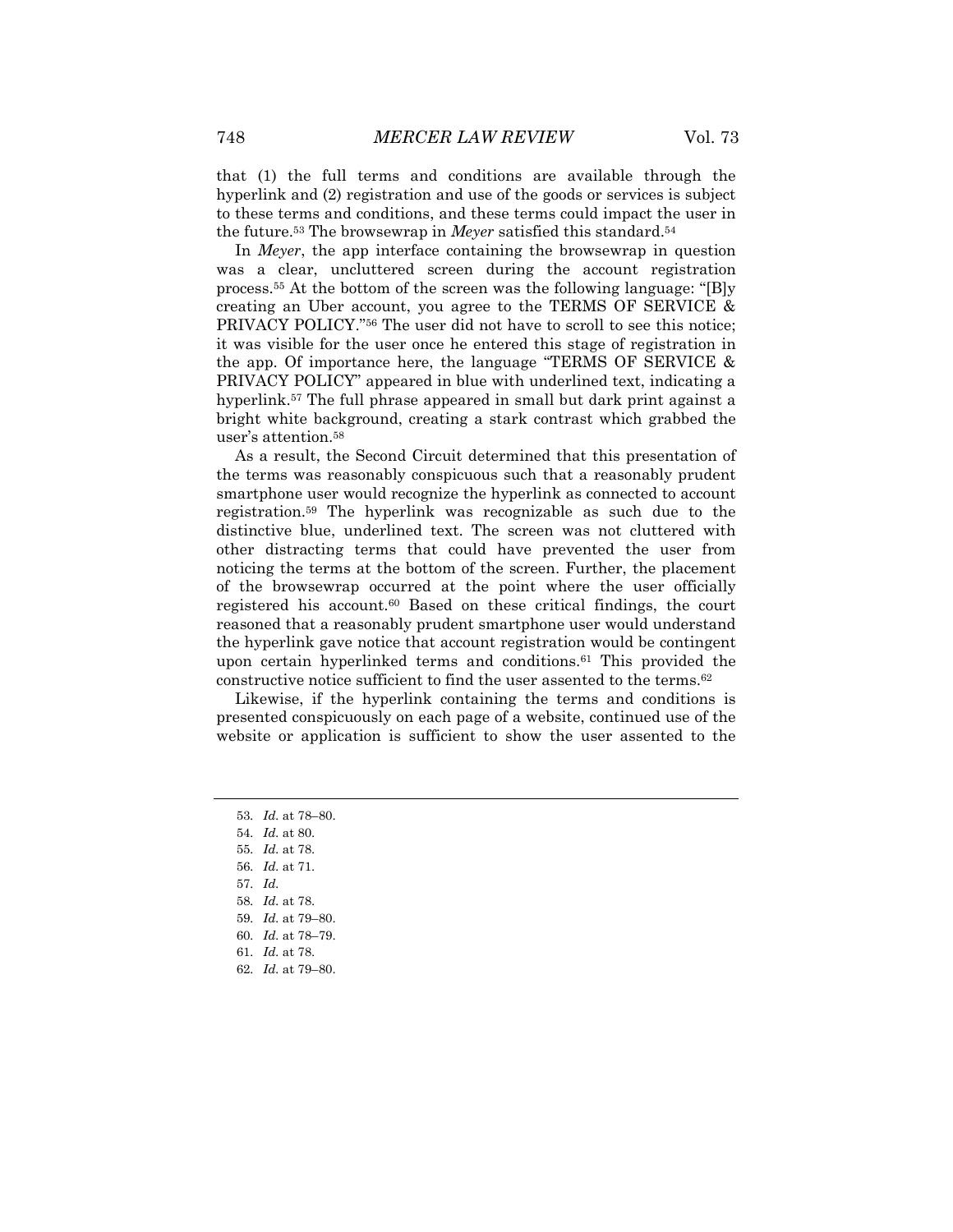terms. In *Cairo, Inc. v. Crossmedia Services, Inc.*, <sup>63</sup> the United States District Court for the Northern District of California enforced the contract terms where each page on the website had a textual notice that read: "By continuing past this page and/or using this site, you agree to abide by the Terms of Use for this site, which prohibit commercial use of any information on this site."<sup>64</sup> This explicit notice that continued use constituted assent to the terms made the court more amenable to enforcing the browsewrap.<sup>65</sup> Further, the phrase "Terms of Use" was clearly hyperlinked, signaling to the user that the terms could be accessed by clicking the link.<sup>66</sup>

The conspicuous display of the hyperlinked terms and a clear signal that continued use will constitute acceptance are two findings that are crucial to find a valid browsewrap agreement. If the terms are inconspicuously displayed, this will almost certainly destroy the validity of the browsewrap.

#### *ii. Browsewrap Agreements Held to Be Unenforceable*

Other courts deciding issues involving the enforceability of browsewrap agreements have found these contracts to be unenforceable. In *Cullinane v. Uber Technologies, Inc.*, <sup>67</sup> the First Circuit held that the terms and conditions in the Uber app interface at issue were not reasonably conspicuous, and the Plaintiffs did not assent to the terms when the hyperlink did not include the common characteristics of a hyperlink (blue, underlined text), and failed to stand out relative to other terms on the same screen.<sup>68</sup> The language presenting notice of the terms and the hyperlink were in large, bold font contained in a gray, rectangular box at the bottom of the registration screen.<sup>69</sup> However, there were additional features on the screen which were displayed with large font and with equally, if not more, noticeable and attention-grabbing attributes. The court reasoned that having such similar terms and features elsewhere on the screen "diminished the conspicuousness" of the terms and conditions Uber sought to include.<sup>70</sup>

<sup>63.</sup> No. C-04-04825-JW, 2005 U.S. Dist. LEXIS 8450, \*1 (N.D. Cal. Apr. 1, 2005).

<sup>64</sup>*. Id.* at \*4 (emphasis in original).

<sup>65</sup>*. Id.* at \*13–14.

<sup>66</sup>*. Id.* at \*4.

<sup>67.</sup> 893 F.3d 53 (1st Cir. 2018).

<sup>68</sup>*. Cullinane*, 893 F.3d at 63–64. The enforceability of this internet contract and whether the app user assented to the terms was an issue of first impression for the court.

<sup>69</sup>*. Id.* at 62–63.

<sup>70</sup>*. Id.* at 63.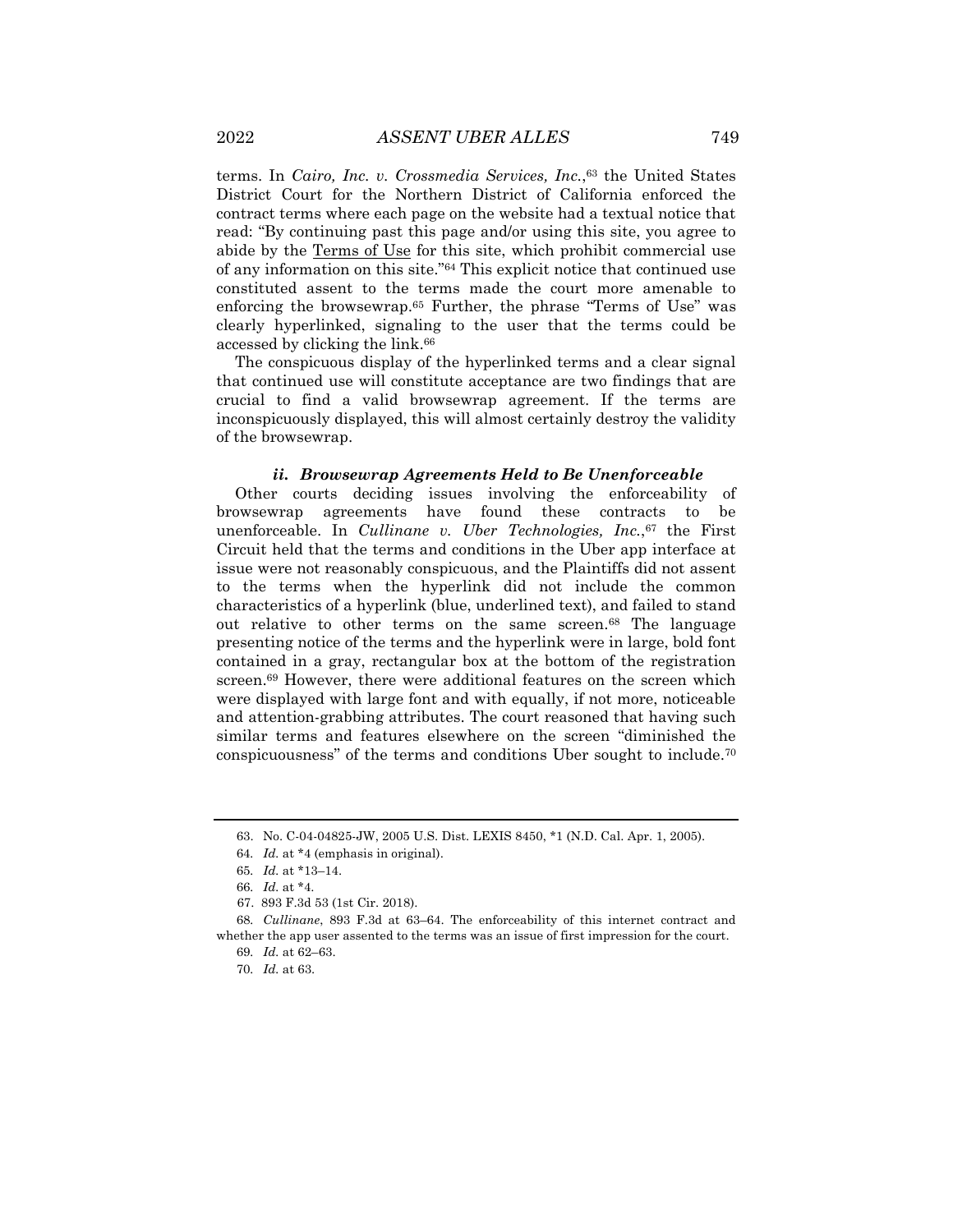That is, courts do not view the disputed browsewrap in a vacuum separate from the rest of the screen the user would view.<sup>71</sup>

In the court's finding that the terms presented by Uber were not reasonably conspicuous and the Plaintiffs did not provide unambiguous assent to the terms, the *Cullinane* court heavily emphasized the detrimental effect of the hyperlink's appearance on the browsewrap's enforceability.<sup>72</sup> How prominently this link is displayed is a key factor in determining the browsewrap's enforceability.<sup>73</sup> If the hyperlink is not presented in the traditional format with blue, underlined text, it is less likely that the court will conclude that a reasonably prudent smartphone user would have notice of the terms signaled by the link.<sup>74</sup>

Moreover, when the link to the terms and conditions is buried or hidden at the bottom of a website or app screen where it would be difficult for the user to notice the link, courts are unlikely to find the user assented to the terms.<sup>75</sup> In *Specht v. Netscape Communications Corp.*, <sup>76</sup> the Second Circuit refused to enforce a browsewrap agreement when the link was placed at the bottom of a website's screen far below a "download" button users would click.<sup>77</sup> The court reasoned that the user—downloading a free software application—had no reason to know about a license agreement contained within the terms when the link was located at the bottom of the screen away from the download button.<sup>78</sup>

Taking an even stricter approach on browsewrap enforceability, the United States Court of Appeals for the Ninth Circuit in *Nguyen v.* 

<sup>71</sup>*. Id.*

<sup>72</sup>*. Id.* at 64. Interestingly, the court critiqued, almost as an aside, Uber's choice to utilize a browsewrap agreement as opposed to a clickwrap agreement, where the user would have to physically click "I Agree" before moving past the terms and continuing to register for the service. While binding contracts may be made and enforced through browsewrap agreements, the court's reasoning suggests electing to use a clickwrap agreement, which garners the express assent of the user, would be a safer and more effective approach to establishing internet contracts. *But see Meyer*, 868 F.3d at 78 ("That the Terms of Service were available only by hyperlink does not preclude a determination of reasonable notice.").

<sup>73</sup>*. See Cullinane*, 893 F.3d at 64.

<sup>74</sup>*. Id.* at 63 (holding a browsewrap agreement to be unenforceable when the hyperlink appeared in a gray, rectangular box and did not have the common blue, underlined style of a hyperlink).

<sup>75</sup>*. Nguyen*, 763 F.3d at 1177; In re Zappos, Inc., 893 F. Supp. 2d 1058, 1064 (D. Nev. 2012); Hines v. Overstock.com, Inc., 380 F. App'x. 22, 24–25 (2d Cir. 2010); *Specht*, 306 F.3d at 31–32.

<sup>76. 306</sup> F.3d 17 (2d Cir. 2002).

<sup>77</sup>*. Specht*, 306 F.3d at 20.

<sup>78</sup>*. Id.*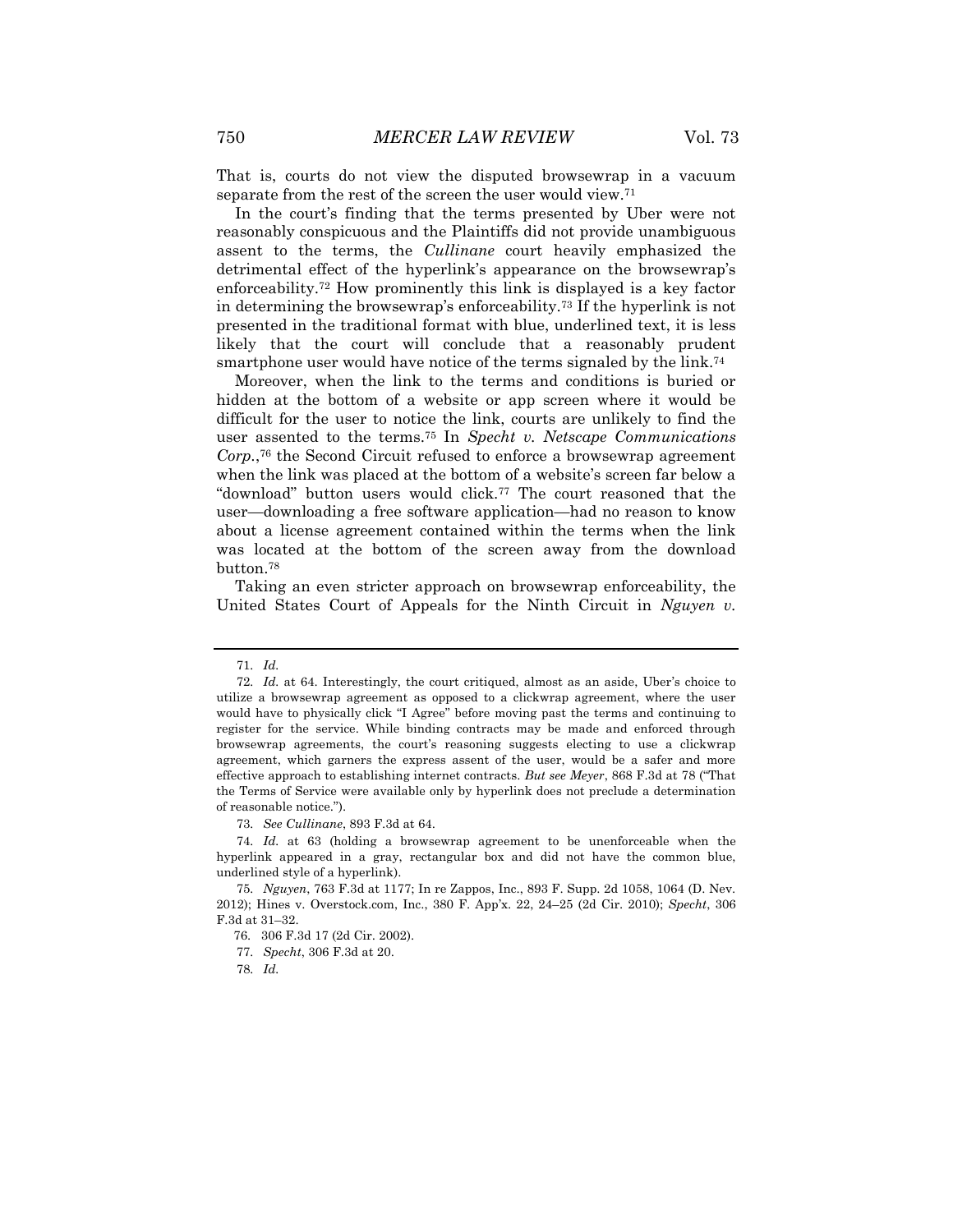*Barnes & Noble Inc.<sup>79</sup>* held a browsewrap on a website was unenforceable when, although there was a conspicuous hyperlink provided on every page of the website, there was otherwise no notice provided to the user of binding terms nor a prompt for the user to take affirmative action to assent to terms.<sup>80</sup> In *Nguyen*, there was relatively close proximity between the hyperlink and the buttons a user would click to complete his purchase.<sup>81</sup> However, the court reasoned that this proximity was insufficient to place the user on notice of the terms because "[g]iven the breadth of the range of technological savvy of online purchasers, consumers cannot be expected to ferret out hyperlinks to terms and conditions to which they have no reason to suspect they will be bound."<sup>82</sup>

While browsewraps still pose new and frequently evolving questions of enforceability to the courts, there are general principles that guide courts in framing and evaluating browsewrap agreements.

#### **2. Guiding Principles for Valid Browsewrap Agreements**

The key principle in the enforcement of browsewrap agreements is that the terms must be reasonably conspicuous such that a user would have actual or constructive knowledge of the terms.<sup>83</sup> If objective, reasonable notice of the terms is impressed upon the smartphone user, courts have found that the user need not expressly assent to the terms or the arbitration agreement contained therein.<sup>84</sup> A court may still consider the user's assent as unambiguous, allowing for enforcement of the agreement, when the user is sufficiently put on constructive notice through the presentation of the terms on the app's interface and the user continues using the website or app.<sup>85</sup>

Further, if the terms are presented in a proper, conspicuous manner, then a reasonably prudent smartphone user would understand that, by following through with registration, his registration is subject to the

85*. See e.g.*, *Meyer*, 868 F.3d at 79.

<sup>79. 763</sup> F.3d 1171 (9th Cir. 2014).

<sup>80</sup>*. Id.* at 1177–79.

<sup>81</sup>*. Id.* at 1177.

<sup>82</sup>*. Id.* at 1179.

<sup>83</sup>*. Hines*, 380 F. App'x at 25 (affirming the district court's denial of defendant's motion to compel arbitration when the defendant failed to show the plaintiffs had actual or constructive knowledge of the terms, which were displayed in a browsewrap agreement format).

<sup>84</sup>*. Meyer*, 868 F.3d at 74–75 ("Browsewrap agreements . . . do not require the user to expressly assent."). This is reinforced by the principle that when a party fails to read the contract terms to which he assents, his failure to read is not a defense. *See Lovelace*, 179 Ga. App. at 53, 345 S.E.2d at 141.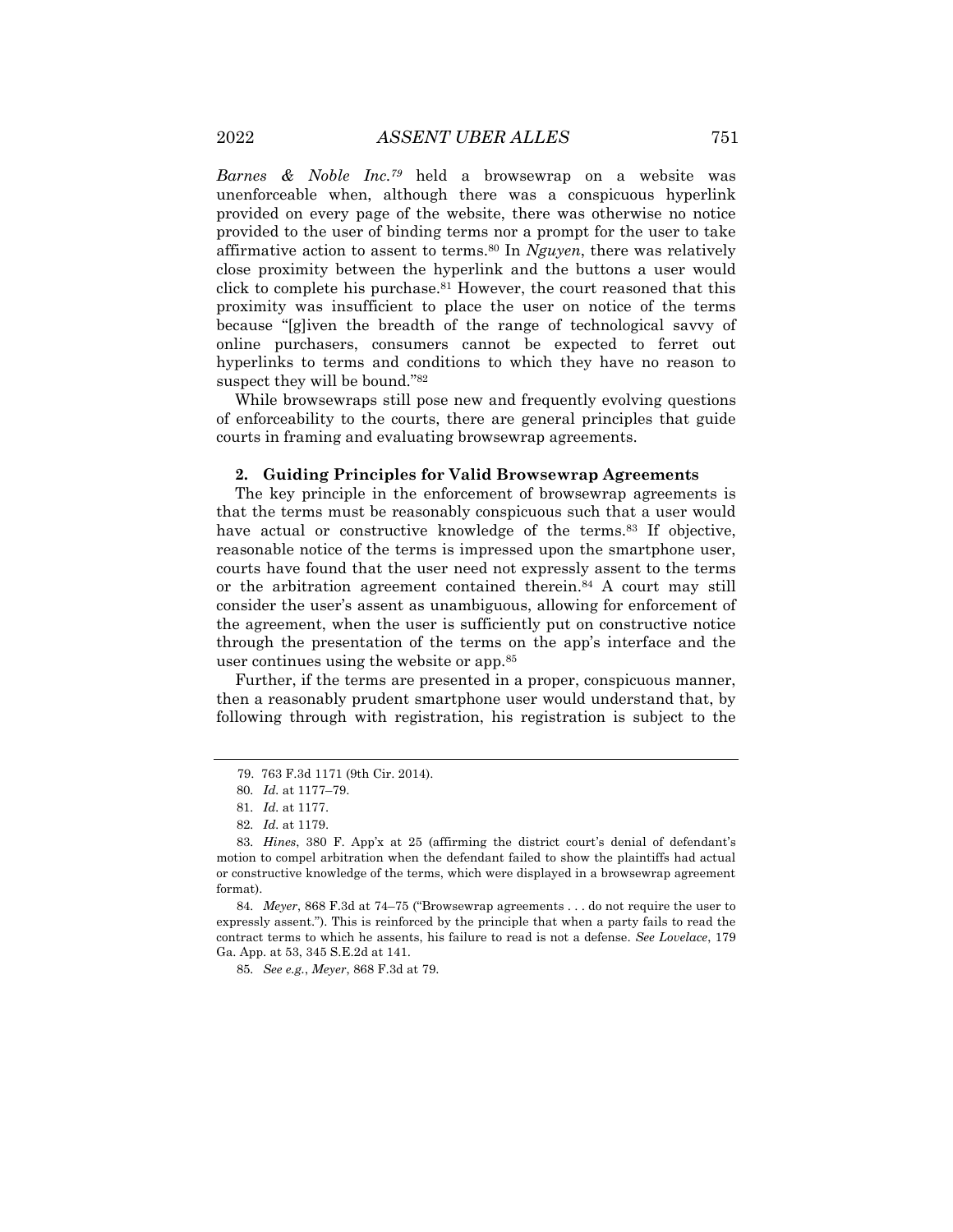hyperlinked terms and conditions—regardless of whether the user clicks on the hyperlink or not.<sup>86</sup> This reasonably conspicuous notice imparting constructive notice to the user, leading to unambiguous manifestation of assent through use of the app—is the finding a court must make to render the browsewrap agreement and the clauses contained within as valid and enforceable.<sup>87</sup> As the Second Circuit has reasoned when examining browsewrap enforceability, "[r]easonably conspicuous notice of the existence of contract terms and unambiguous manifestation of assent to those terms by consumers are essential if electronic bargaining is to have integrity and credibility."<sup>88</sup> This framework courts have developed to analyze browsewraps provides a standard ensuring mutual assent—an axiomatic and integral element of contract law.

### IV. COURT'S RATIONALE

Whether Thornton assented to Uber's terms and conditions associated with the app presented an issue of first impression before the Georgia Court of Appeals.<sup>89</sup> The *Thornton* court ultimately followed the First and Second Circuit court's reasoning, focusing on whether Uber's hyperlinked terms were conspicuous and gave Thornton notice of the terms. In holding that the trial court erred in finding Thornton agreed to the hyperlinked terms during his registration and continued use, the court issued a significant holding for companies utilizing smartphone apps in Georgia: inconspicuous terms and conditions will likely preclude a finding that the user assented to the terms as a matter of law.<sup>90</sup>

#### *A. Assent to the Terms During Account Registration*

Applying the Second Circuit's reasonably prudent smartphone user standard put forth in *Meyer*, the *Thornton* court examined the link to the terms and conditions provided in the Uber app used by Thornton to determine whether there was sufficient notice.<sup>91</sup> Similar to *Meyer*, the

- 90*. Id.* at 794, 858 S.E.2d at 259.
- 91*. Id.* at 793–94, 858 S.E.2d at 258–59.

<sup>86.</sup> Wilson v. Huuuge, Inc., 351 F. Supp. 3d 1308, 1316 (W.D. Wash. 2018) (reasoning that a key determination in browsewrap enforceability is whether the app adequately informs a reasonably prudent user that clicking to register includes agreeing to be bound by the hyperlinked terms).

<sup>87.</sup> Temple v. Best Rate Holdings LLC, 360 F. Supp. 3d 1289, 1302 (M.D. Fla. 2018) (holding that the validity of the browsewrap agreement turns on whether the website puts a reasonably prudent user on inquiry notice).

<sup>88</sup>*. Specht*, 306 F.3d at 35.

<sup>89</sup>*. Thornton*, 359 Ga. App. at 793, 858 S.E.2d at 258.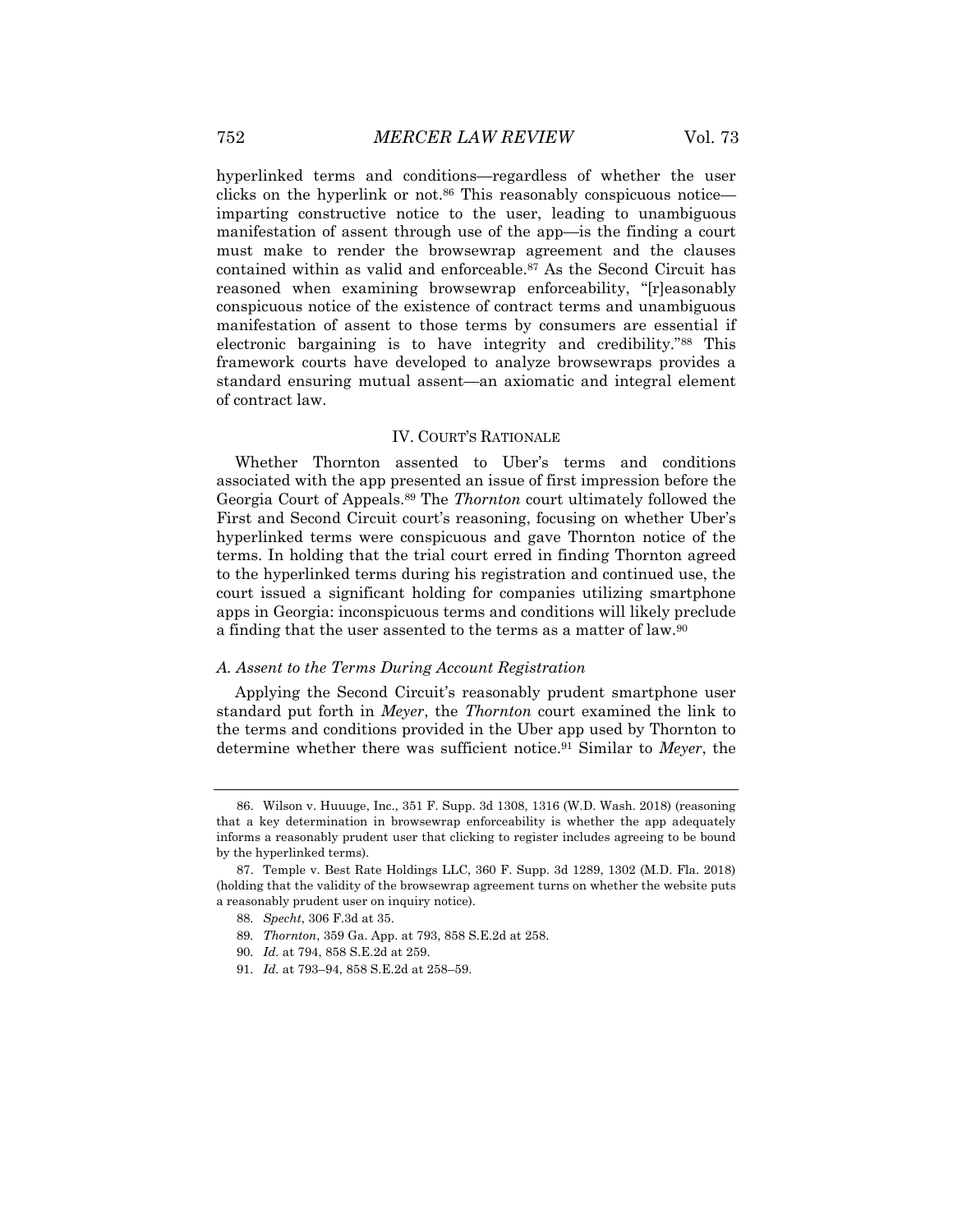use of dark font on a bright white background created contrast that draws the user's notice.<sup>92</sup> Uber crafted the language in uppercase text, with the phrase "TERMS & CONDITIONS AND PRIVACY POLICY" hyperlinked.<sup>93</sup> The court held this hyperlink satisfied the common appearance of a hyperlink, such that the user would understand it is linked to another webpage, because the phrase was in blue, underlined text.<sup>94</sup> The court concluded—based on this presentation of the terms and conditions—that Thornton *could* have been found to have assented to Uber's terms and conditions upon registering his account, regardless of whether he clicked the hyperlink.<sup>95</sup>

Since a party is still bound by the duty to read, any failure to click on the hyperlink to access the full agreement does not excuse the party from the obligations contained therein, including any arbitration agreement.<sup>96</sup> Under this theory and that of the objective standard of assent, the court reasoned Thornton certainly could have been found to have assented to the terms. However, the decisive factor that shifted the court's holding was the evidence regarding the potential concealment of the terms and conditions hyperlink on the Android interface of the Uber app that Thornton used.<sup>97</sup>

The interface of the Uber app on Thornton's Android included an on-screen keyboard that appeared on the bottom of the screen below the payment information.<sup>98</sup> If this keyboard covered the terms and conditions language and hyperlink at the bottom of the screen, this would be problematic in finding Thornton assented to the terms.

Drawing from Georgia's objective theory of intent, the court reasoned that if the interface of the app was such that Thornton might not have seen the terms and conditions or had the opportunity to click the hyperlink, then he might not have assented to Uber's terms and conditions.<sup>99</sup> The court held that this could be the case if the terms and conditions were hidden entirely by the on-screen keyboard, or if the terms were displayed for an unreasonably short period of time, hindering Thornton from taking notice of the language.<sup>100</sup>

93*. Thornton*, 359 Ga. App. at 794, 858 S.E.2d at 259.

- 97*. Id.* at 794–95, 858 S.E.2d at 259.
- 98*. Id.* at 792, 858 S.E.2d at 257.
- 99*. Id.* at 794–95, 858 S.E.2d at 259.
- 100*. Id*.

<sup>92</sup>*. Id.* at 794, 858 S.E.2d at 259; *Meyer*, 868 F.3d at 71.

<sup>94</sup>*. Id.*

<sup>95</sup>*. Id.* (emphasis added).

<sup>96</sup>*. Id.*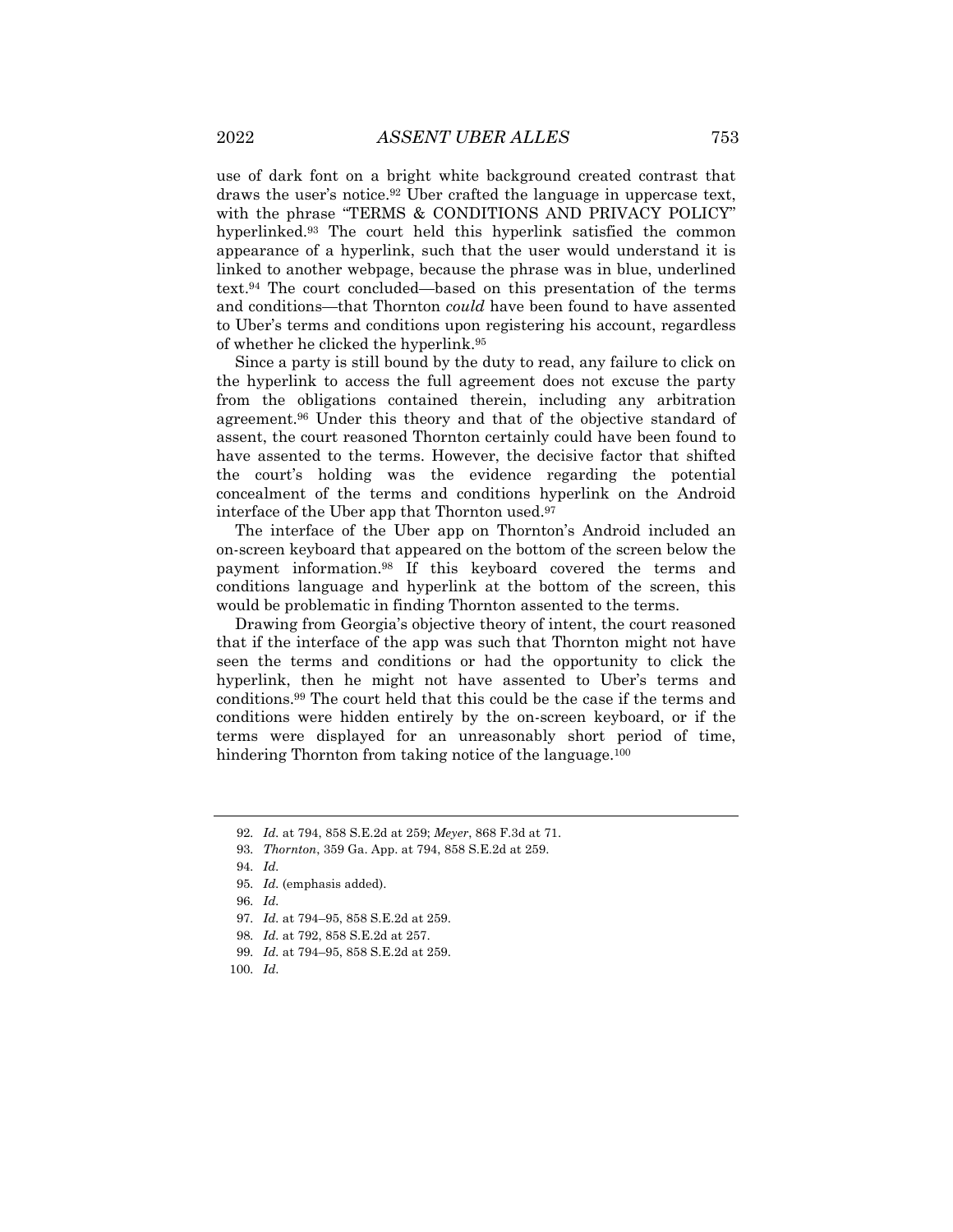#### *B. Assent to the Terms Through the Email Update*

In addition to the browsewrap presented during registration, an email was sent by Uber to users later to apprise users of updated terms and conditions.<sup>101</sup> Uber argued that Thornton assented to the terms through his continued use of the app after the email was sent from Uber containing updated terms and conditions.<sup>102</sup> However, Uber could not present specific evidence showing Thornton's email address as a recipient.<sup>103</sup>

In response, the court concluded that—since there was a question of fact regarding whether Thornton received this update—the email update and Thornton's continued use of the app did not constitute assent.<sup>104</sup> The court's decision to withhold assuming receipt of the email by Thornton highlights an important distinction in Georgia law and illustrates why parties may not want to rely on the mailbox rule.<sup>105</sup> Georgia courts have not extended the assumption of delivery under the mailbox rule to communications including telegram or email. Therefore, evidence of Uber's updated terms and conditions email, without Thornton's specific email address, was insufficient to show Thornton received the email.<sup>106</sup>

The court of appeal's holding regarding the browsewrap's lack of enforceability will remain intact and authoritative for app developers and consumers in Georgia—reconsideration for this appeal was denied on June 16, 2021, and certiorari was denied on October 5, 2021.<sup>107</sup>

#### V. IMPLICATIONS

The use of smartphone apps to buy and sell goods and services has become widespread in the modern economy, and the use of this technological tool will only increase in the future. While companies using smartphone apps to market and sell goods or services enjoy the benefits of more efficient business transactions and access to a wider consumer base, companies should exercise caution in the presentation of the terms and conditions to minimize costly disputes in the future. A

<sup>101</sup>*. Id.* at 796, 858 S.E.2d at 260.

<sup>102</sup>*. Id.* at 795, 858 S.E.2d at 259.

<sup>103</sup>*. Id.* at 796, 858 S.E.2d at 260.

<sup>104</sup>*. Id.*

<sup>105</sup>*. Id.* at 796 n.2, 858 S.E.2d at 260 ("Georgia courts have not applied any presumption of delivery or receipt to other forms of communication, such as telegram or email.").

<sup>106</sup>*. Id.* at 796, 858 S.E.2d at 260.

<sup>107</sup>*. Id.* at 790, 858 S.E.2d at 255.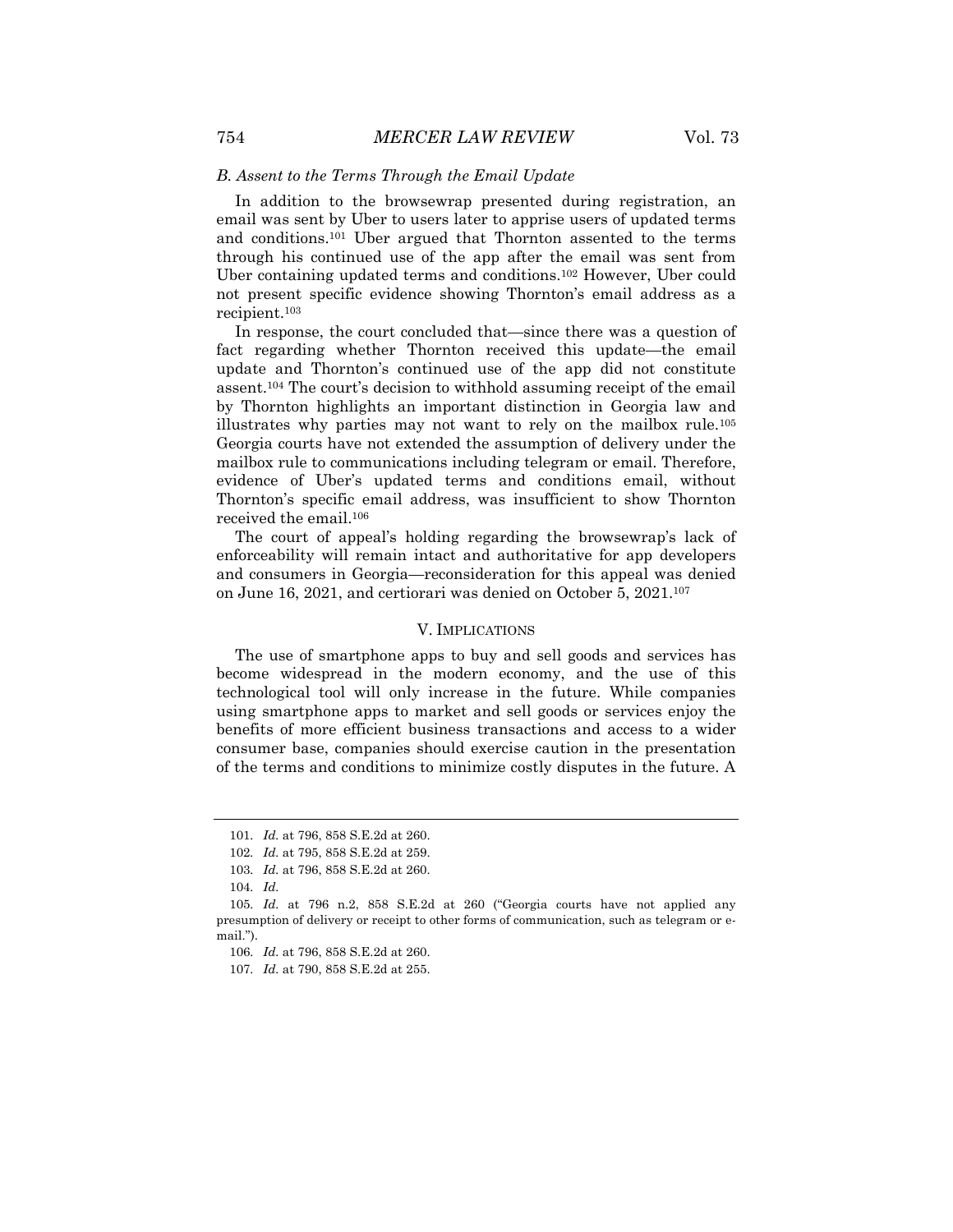frequent point of contention involved in these disputes is the use of an arbitration clause.

The party seeking to compel arbitration bears the burden of showing a written agreement to arbitrate exists.<sup>108</sup> Given this burden and the standard courts apply to terms and conditions incorporated within a mobile app, companies using such smartphone apps should take a more cautious, thorough approach in garnering the assent of the user through careful display of the terms.

Companies should present terms and conditions as clear as possible on the websites or smartphone apps it utilizes. This includes presenting the terms in a text designed to be eye-catching and attention-grabbing. This includes contrast, such as dark text on a bright white background; proper hyperlinks with blue, underlined text; and minimal distractions elsewhere on the page where the terms are presented.

Furthermore, companies may find it advantageous to use a clickwrap agreement to present the terms and conditions as opposed to a browsewrap agreement.<sup>109</sup> Using a method like clickwraps, which require an affirmative act by the user in clicking "I Accept" or "I Agree," is likely a more effective, reliable manner of garnering the assent of the user to the terms.<sup>110</sup> The more definite manifestation of assent that comes with a physical expression is a safer choice for companies and minimizes the risk of a finding in future disputes that the user never assented to the terms.<sup>111</sup> Likewise, additional low-risk options include requiring the user's signature or providing an email verification that the user assented to the terms.<sup>112</sup>

However, companies should not rely solely on sending later emails updating the terms and conditions to establish the user's assent to the terms. Evidence of receipt is necessary to enforce the updated agreement against the user, and a lack of such documentation could prove costly for a party seeking to enforce the contract. This should inspire careful action by companies using smartphone apps and websites to garner assent from the initial use rather than solely rely on

<sup>108.</sup> Ashburn Health Care Ctr., Inc. v. Poole, 286 Ga. App. 24, 25, 648 S.E.2d 430, 432 (2007).

<sup>109</sup>*. See Nguyen*, 763 F.3d at 1176 ("Were there any evidence in the record that Nguyen had actual notice of the Terms of Use or was required to affirmatively acknowledge the Terms of Use before completing his online purchase, the outcome of this case might be different.").

<sup>110</sup>*. Id.* at 1176–77.

<sup>111</sup>*. Berkson*, 97 F. Supp. 3d at 397 (finding that the active role a user plays in assenting to a clickwrap agreement makes these agreements generally enforceable by the courts).

<sup>112</sup>*. Id.* at 403.